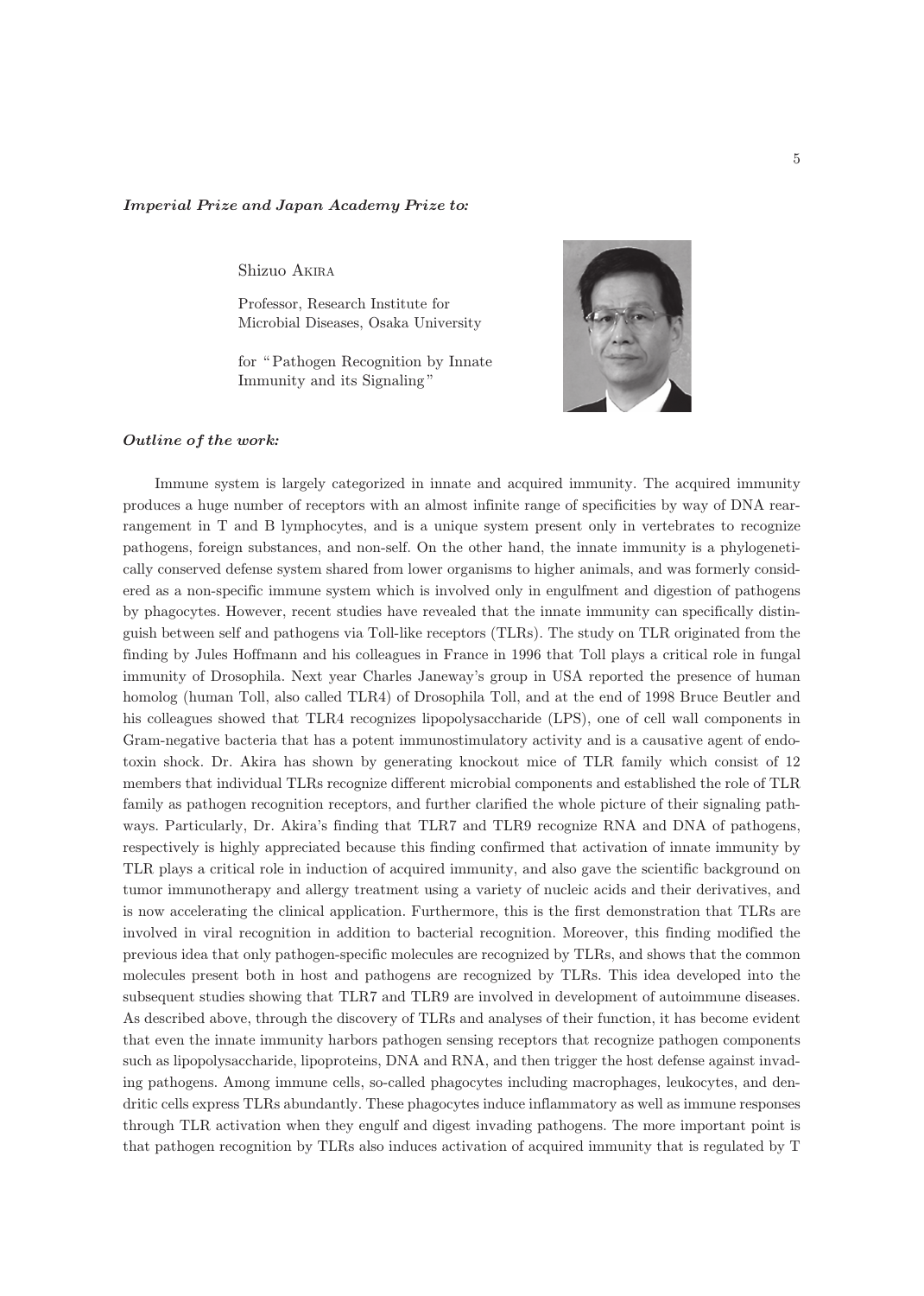and B lymphocytes. The discovery that TLRs are essential to initial recognition of pathogens and subsequent induction of acquired immunity has drastically changed our idea about the immune response, which was so far derived from the studies of acquired immunity solely. Furthermore, this led to modification of the previous concept of pathogenesis of a variety of immune-associated diseases as well as immunotherapy against cancers and allergy. Dr. Akira has made a great contribution to establishment of importance of innate immunity and he has been given the Robert Koch Prize, the most prestigious international medical award in Germany together with Jules Hoffmann in France and Bruce Beutler in USA. His work on TLRs are highly evaluated world-wide, and he has given a lecture in a variety of international conferences including Keystone Symposia, Gordon Conference, Nobel Forum, and many meetings dealing with immunology and infectious diseases in various countries. He has authored over 500 papers, and is one of the most cited immunologists. In 2006 and 2007 he was twice recognized the first hottest scientist who had published the greatest number of Hot Papers over the preceding two years.

## Selected original papers

- [1] Adachi, O., Kawai, T., Takeda, K., Matsumoto, M., Tsutsui, H., Sakagami, M., Nakanishi, K., and Akira, S. Targeted disruption of the MyD88 gene results in loss of IL-1- and IL-18-mediated function. Immunity 9:143-150, 1998
- [2] Takeda, K., Takeuchi, O., Tsujimura, T., Itami, S., Adachi, O., Kawai, T., Sanjo, H., Yoshikawa, K., Terada, N., and Akira, S. Limb and skin abnormalities in mice lacking IKK-α. Science 284:313- 316, 1999
- [3] Kawai, T., Adachi, O., Ogawa, T., Takeda, K., and Akira, S. Unresponsiveness of MyD88-deficient mice to endotoxin. Immunity 11:115-122, 1999
- [4] Hoshino, K., Takeuchi, O., Kawai, T., Sanjo, H., Ogawa, T., Takeda, Y., Takeda, K., and Akira, S. TLR4-deficient mice are hyporesponsive to lipopolysaccharide: evidence for TLR4 as the Lps gene product. J. Immunol. 162:3749-3752, 1999
- [5] Takeuchi, O., Hoshino, K., Kawai, T., Sanjo, H., Takada, H., Ogawa, T., Takeda, K., and Akira, S. Differential roles of Toll-like receptor (TLR) 2 and TLR4 in recognition of Gram-negative and Gram-positive bacterial cell wall components. Immunity 11:443-451, 1999
- [6] Hemmi, H., Takeuchi, O., Kawai, T., Kaisho, T., Sato, S., Sanjo, H., Matsumoto, M., Hoshino, K., Wagner, H., Takeda, K., and Akira, S. A Toll-like receptor recognizes bacterial DNA. Nature 408:740-745, 2000
- [7] Hemmi, H., Kaisho, T., Takeuchi, O., Sato, S., Sanjo, H., Hoshino, K., Horiuchi, T., Tomizawa, H., Takeda, K., and Akira, S. Small anti-viral compounds activate immune cells via the TLR7-MyD88 dependent signaling pathway. Nat. Immunol. 3:196-200, 2002
- [8] Yamamoto, M., Sato, S., Hemmi, H., Sanjo, H., Uematsu, S., Kaisho, T., Hoshino, K., Takeuchi, O., Kobayashi, M., Fujita, T., Takeda, K., and Akira, S. Essential role for TIRAP in activation of the signalling cascade shared by TLR2 and TLR4. Nature 420:324-329, 2002
- [9] Yamamoto, M., Sato, S., Hemmi, H., Hoshino, K., Kaisho, T., Sanjo, H., Takeuchi, O., Sugiyama, M., Okabe, M., Takeda, K., and Akira, S. Role of adaptor TRIF in the MyD88-independent Tolllike receptor signaling pathway. Science 301:640-643, 2003
- [10] Yamamoto, M., Sato, S., Hemmi, H., Uematsu, S., Hoshino, K., Kaisho, T., Takeuchi, O., Takeda, K., and Akira, S. TRAM is specifically involved in the Toll-like receptor 4-mediated MyD88-independent signaling pathway. Nat. Immunol. 4:1144-1150, 2003
- [11] Yamamoto, M., Yamazaki, S., Uematsu, S., Sato, S., Hemmi, H., Hoshino, K., Kaisho, T., Kuwata,